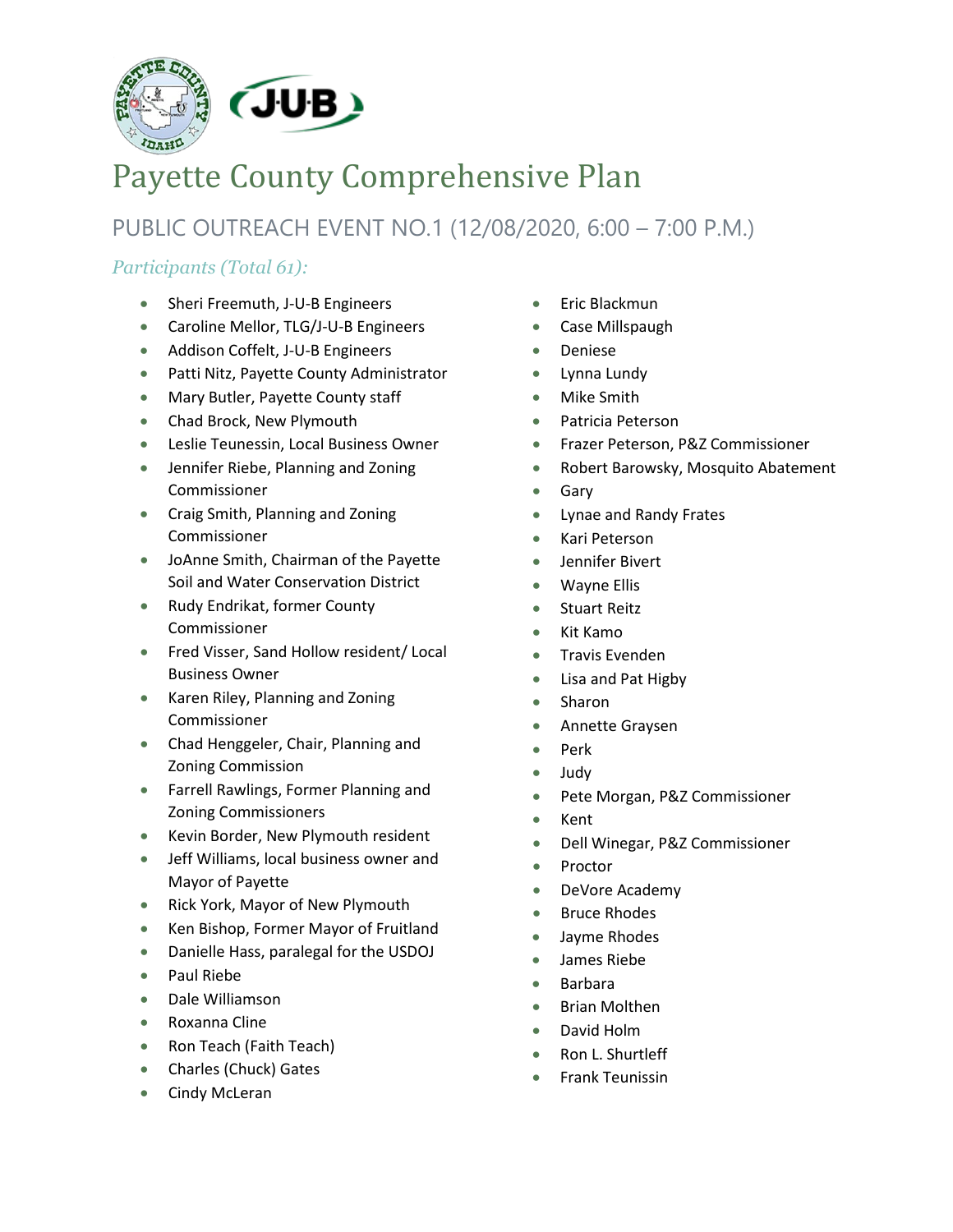

#### *Meeting Goals*

- For the public to understand purpose and impact of the Payette County Comprehensive Plan
- To explain the Comprehensive Plan update process and public input options throughout
- Gather input to inform the vision statement and goals for Payette County
- Understand the concerns of area residents

### *Introductions/Annotation Activity*

Payette County and J-U-B staff introduced themselves, the purpose of the event and the agenda for the meeting. Facilitator Caroline Mellor, The Langdon Group (TLG)/J-U-B Engineers, provided a Zoom orientation and attendees were walked through an exercise to virtually stamp the area of the County where they live. The screenshot of the activity demonstrates the wide representation of members of the public at the event from areas across the County.



#### *Comprehensive Plan – Overview and Process*

Sheri Freemuth, J-U-B, provided an overview of a Comprehensive Plan (Plan) and the elements required in the State of Idaho.

Freemuth highlighted the following Plan aspects:

- a Provide a 10 20-year guide to the County's future
- b Assess current conditions for plan components (Land Use, Natural Resources, Economic Development etc.)
- c Analyze future trends and address public concerns
- d Articulate a Vision, Goals, Objectives and Strategies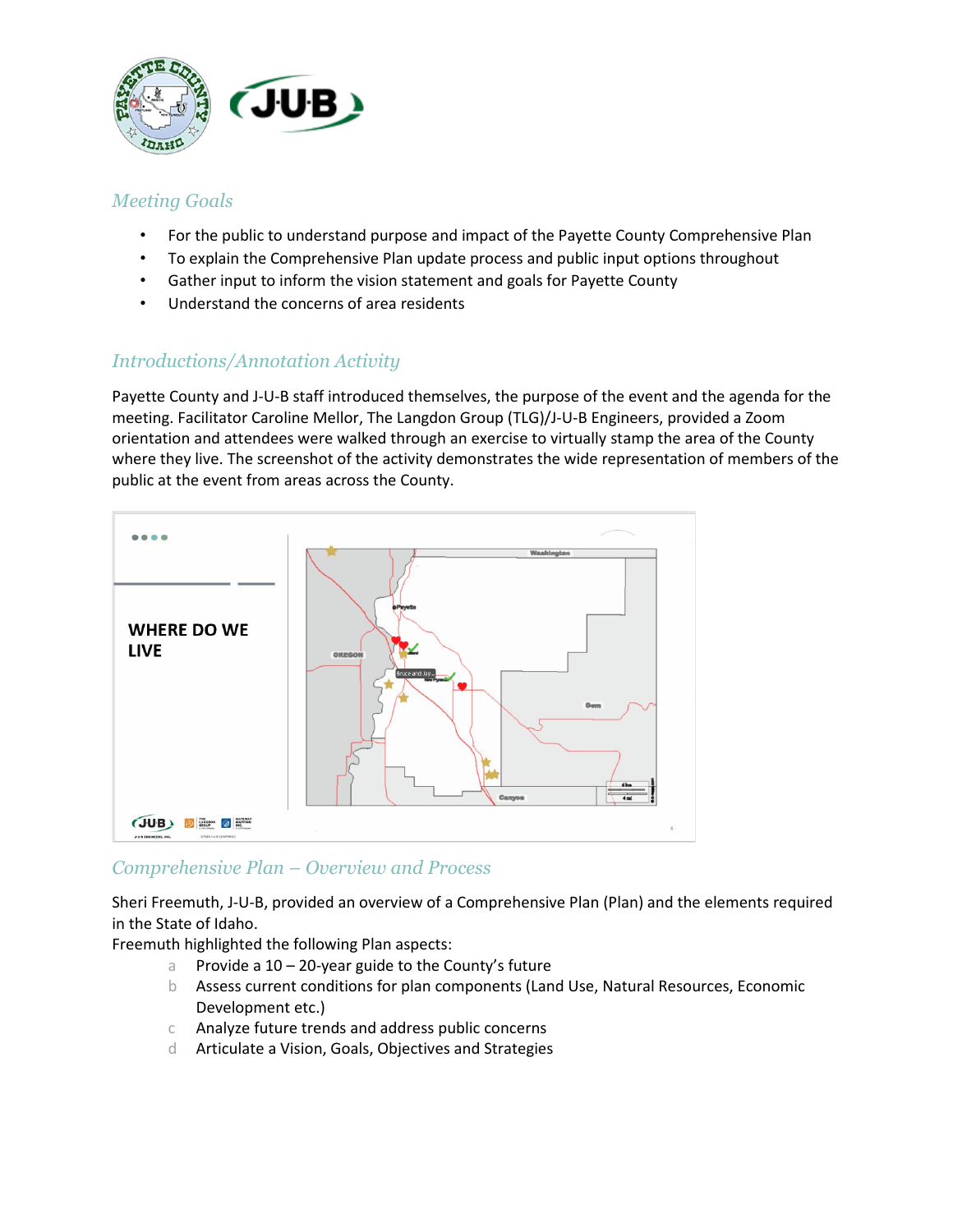

She also emphasized the importance of the Plan for the public and the use of public input throughout the Plan process. She noted the following aspects of public involvement in the Plan:

- a The best plan is prepared with the involvement of:
	- $\triangleright$  Residents
	- $\triangleright$  Community groups
	- $\triangleright$  Public agencies
- b Members of the public provide the information necessary to:
	- $\triangleright$  Reflect community interests and values
	- $\triangleright$  Establish a vision and direction
	- $\triangleright$  Identify goals and objectives
- c The plan applies to you:
	- $\triangleright$  Addresses your issues with real strategies
	- $\triangleright$  Establishes Future Land Use Map

#### *Future Land Use Map*

Freemuth explained that a new Future Land Use Map will be created as part of the Plan update process. She clarified that the Plan scope encompasses the entire County except the cities of Payette, Fruitland and New Plymouth. They have their own comprehensive plans that apply inside Areas of City Impact. During the meeting, Freemuth highlighted 2006 Future Land Use Map and shared that this is not the same as a Zoning map, but that an update to the Zoning map would be recommended after the new Future Land Use Map is complete and adopted.

#### *Plan Timeline*

Freemuth walked the attendees through the Plan update timeline and the future opportunities for additional public involvement. The next public outreach event will occur in Spring 2021 and again in Summer 2021.



## *Vision and Challenges – Overview and Input Opportunity*

Mellor provided an overview of the concept of Vision Statements and the use of a list of challenges to inform Goals and Objectives as guiding principles for the Plan and future implementation. She highlighted that a Vision Statement should be the basis for goal setting: inspiring and hopeful, easily understood, shared by the community and brief yet broad. Mellor explained the draft Vision Statement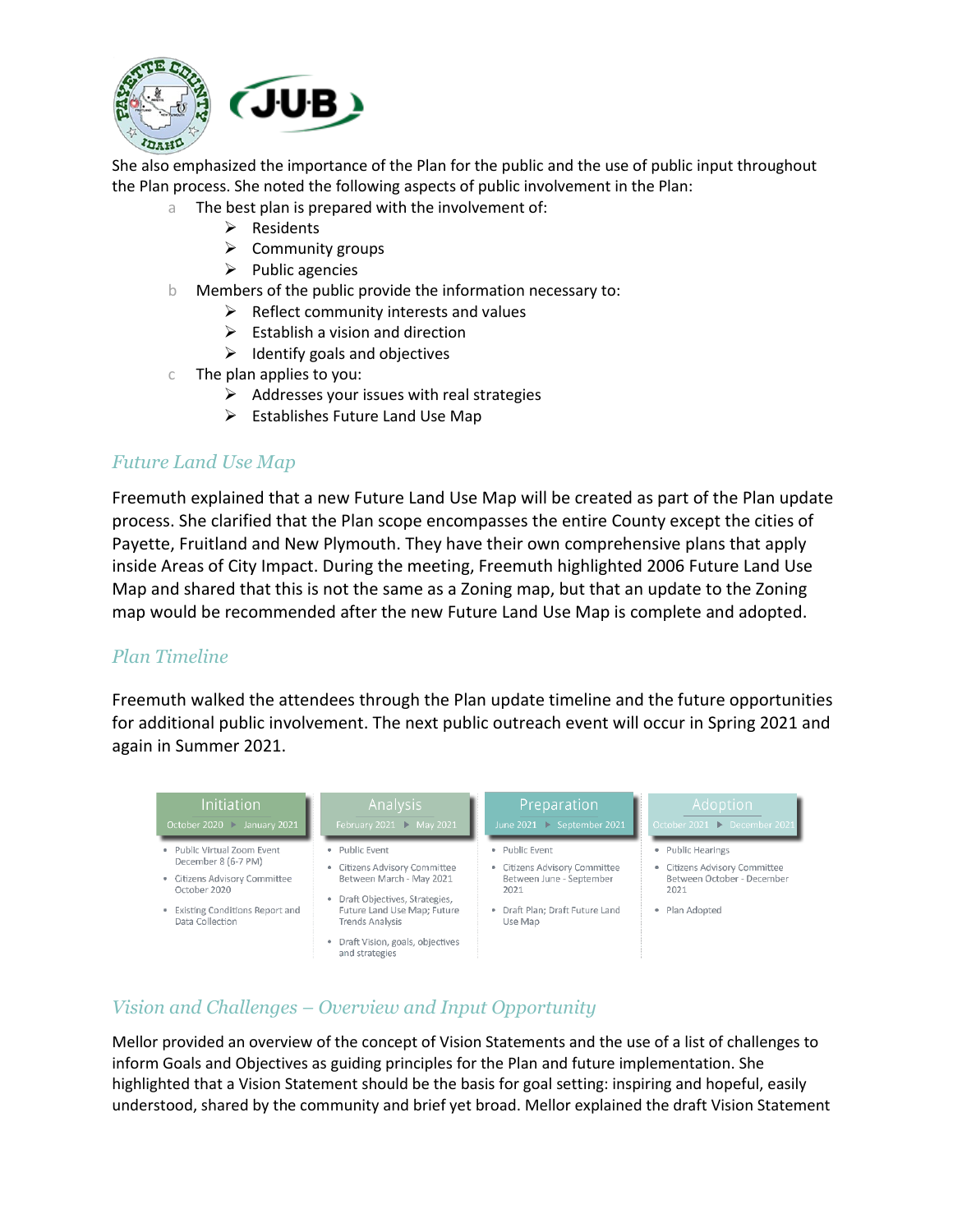

was developed from a combination of the themes from the 2019 survey administered by the County (350 responses) and from the input of the Citizen Advisory Committee.

Draft Vision Statement: *In 2040, Payette County is a thriving rural area that supports vital communities, conserves natural resources, and leverages a prosperous agricultural economy to ensure a healthy lifestyle for residents and visitors alike.*

Mellor conducted a Zoom Poll that asked participants, "*Do you feel the proposed vision statement accurately reflects your vision for Payette County over the next 10 years?"* The poll results illustrate the majority of respondents support the existing draft Vision Statement.

| <b>Response Options</b>  | <b>Participant Responses</b> | <b>Percentage of Poll Participants</b> |
|--------------------------|------------------------------|----------------------------------------|
| Yes!                     | 20                           | 53%                                    |
| Somewhat Yes             | 10                           | 26%                                    |
| Neutral                  | 4                            | 11%                                    |
| Somewhat Disagree        | 3                            | 8%                                     |
| <b>Strongly Disagree</b> |                              | 3%                                     |
| Total                    | 38                           | 100%                                   |

Mellor walked participants through the categories of draft challenges for Payette County and administered interactive polls for each category. Between 77-88% of attendees participated in each poll. She emphasized that while some of the challenges and future goals may seem in conflict with each other, that the structure of the Plan will illustrate the ways different goals and Plan elements will interact and function cohesively.

Proposed List of Challenges – Agriculture

- Addressing impacts of residential growth on agricultural use
- Protecting farmland while allowing landowners to have control over their land
- Helping older farmers who want to retire and young families who want to start farming

Poll question: *Do you feel the proposed list of Agricultural challenges accurately reflects your goals for Payette County over the next 10 years?*

| <b>Response Options</b>  | <b>Participant Responses</b> | <b>Percentage of Poll Participants</b> |
|--------------------------|------------------------------|----------------------------------------|
| Yes!                     | 21                           | 58%                                    |
| Somewhat Yes             | 9                            | 25%                                    |
| Neutral                  |                              | 6%                                     |
| Somewhat Disagree        |                              | 6%                                     |
| <b>Strongly Disagree</b> |                              | 6%                                     |
| Total                    | 36                           | 100%                                   |

Proposed List of Challenges – Land Use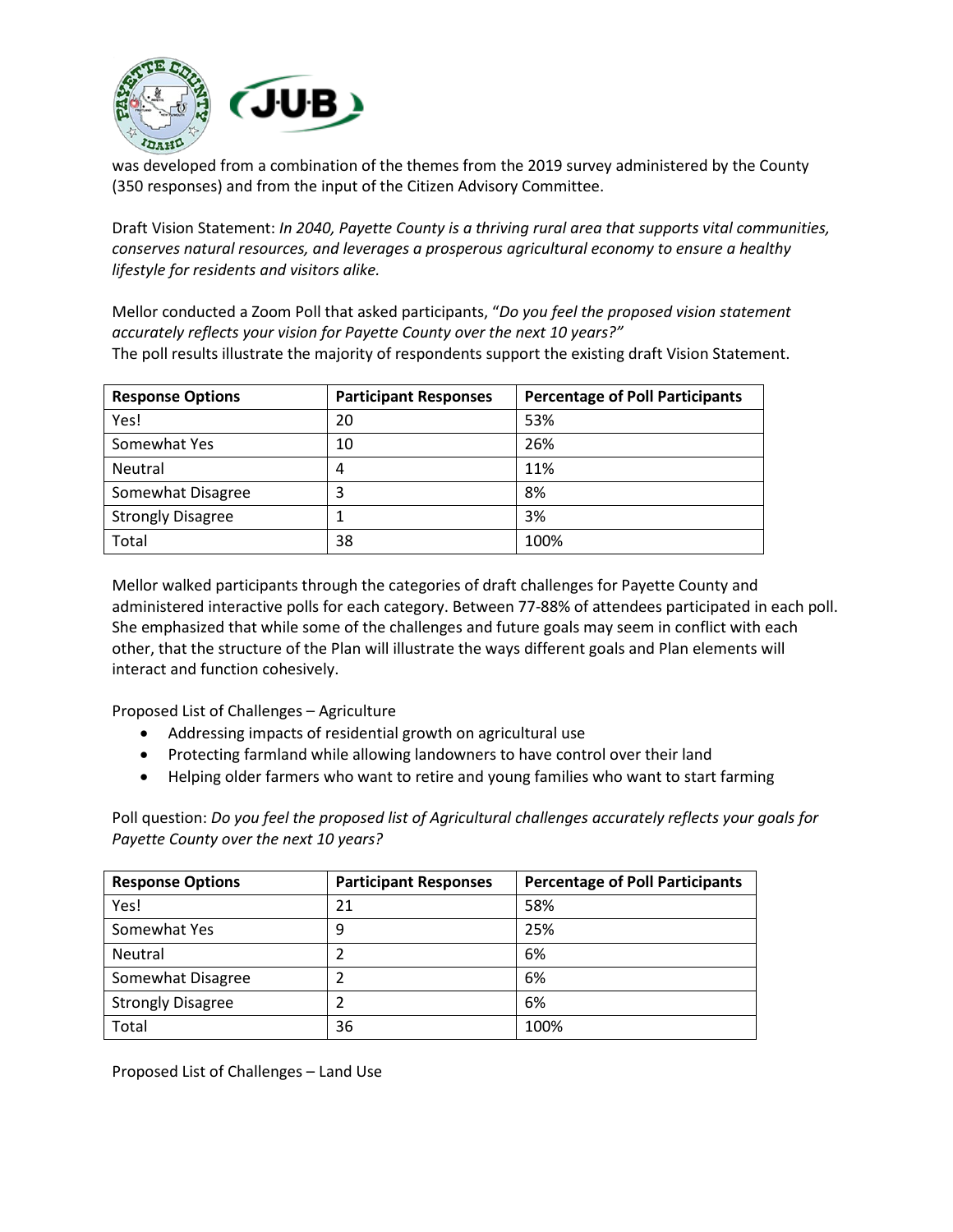

- Working with cities to encourage commercial uses and residential subdivisions (where public services are provided)
- Managing growth with proper planning
- Protecting property rights
- Finding a balance between home businesses and residents seeking solitude
- Balancing new development while maintaining a rural lifestyle.

Poll question: *Do you feel the proposed list of Land Use challenges accurately reflects your goals for Payette County over the next 10 years?*

| <b>Response Options</b>  | <b>Participant Responses</b> | <b>Percentage of Poll Participants</b> |
|--------------------------|------------------------------|----------------------------------------|
| Yes!                     | 15                           | 42%                                    |
| Somewhat Yes             | 12                           | 34%                                    |
| Neutral                  | 4                            | 11%                                    |
| Somewhat Disagree        |                              | 6%                                     |
| <b>Strongly Disagree</b> |                              | 6%                                     |
| Total                    | 35                           | 100%                                   |

Proposed List of Challenges – Transportation and Public Services

- Supporting public safety for a growing population (law enforcement, fire/EMS)
- Managing increased use of roads to ensure safety and efficiency
- Finding new and diverse transportation connections (airport? commuter vans? bike/pedestrian paths?)

Poll Question: *Do you feel the proposed list of Transportation and Public Services challenges accurately reflects your goals for Payette County over the next 10 years?*

| <b>Response Options</b>  | <b>Participant Responses</b> | <b>Percentage of Poll Participants</b> |
|--------------------------|------------------------------|----------------------------------------|
| Yes!                     | 15                           | 41%                                    |
| Somewhat Yes             | 13                           | 35%                                    |
| Neutral                  |                              | 19%                                    |
| Somewhat Disagree        |                              | 3%                                     |
| <b>Strongly Disagree</b> |                              | 3%                                     |
| Total                    | 37                           | 100%                                   |

Proposed List of Challenges – Economic Development

- Providing sustainable work force job opportunities
- Supporting small businesses; encouraging new shops and restaurants
- Attracting new businesses and talent
- Identifying appropriate sites for clean energy generating industries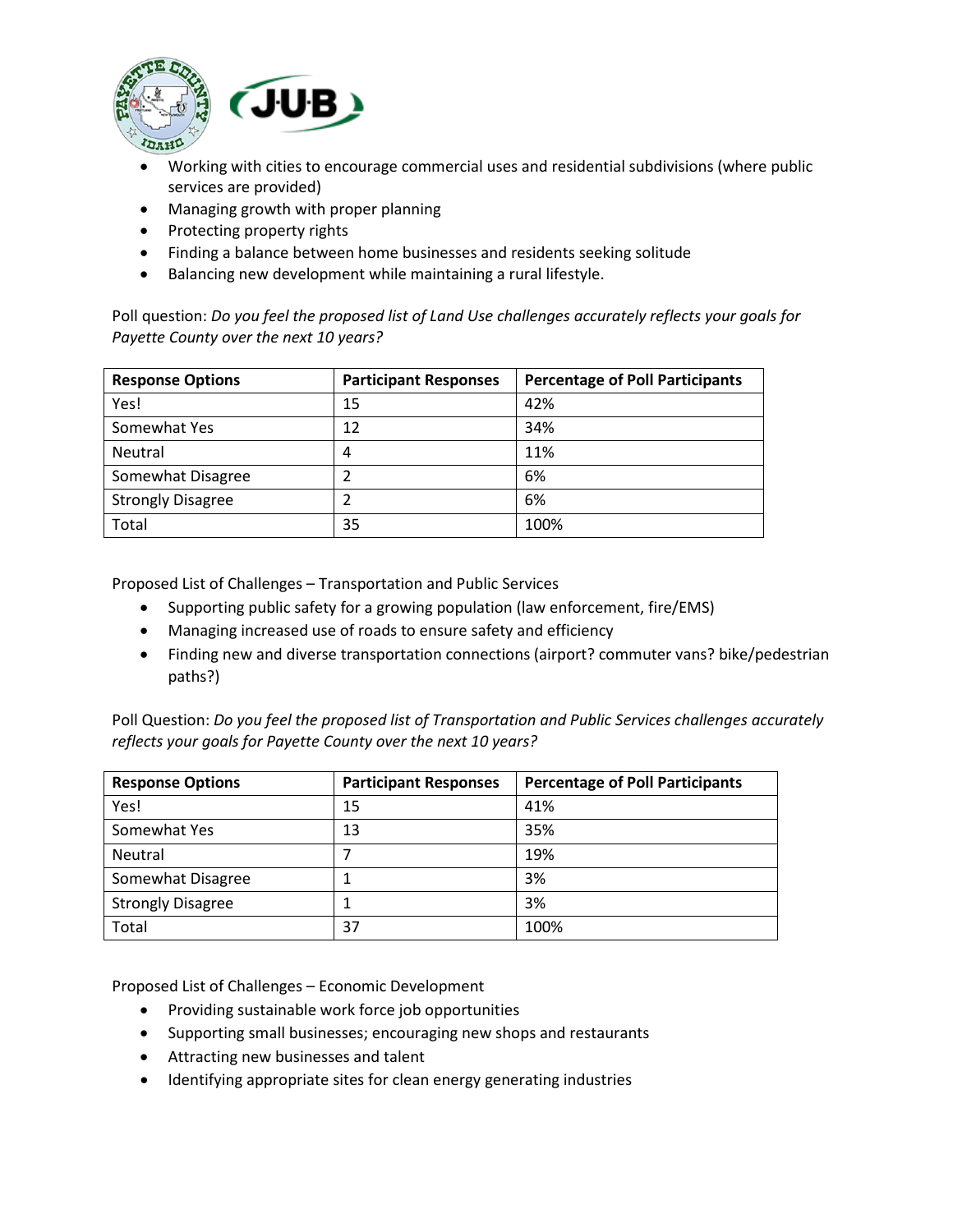

Poll Question: *Do you feel the proposed list of Economic Development challenges accurately reflects your goals for Payette County over the next 10 years?*

| <b>Response Options</b>  | <b>Participant Responses</b> | <b>Percentage of Poll Participants</b> |
|--------------------------|------------------------------|----------------------------------------|
| Yes!                     | 19                           | 53%                                    |
| Somewhat Yes             | 11                           | 31%                                    |
| Neutral                  | 4                            | 11%                                    |
| Somewhat Disagree        |                              | 3%                                     |
| <b>Strongly Disagree</b> |                              | 3%                                     |
| Total                    | 36                           | 100%                                   |

Proposed List of Challenges – Natural Resources, Parks, Recreation and Open Space

- Developing more community inclusive activity sites with parks, trails, sportsman access points and amenities, including recreational activities
- Protecting waterways and providing more opportunities for public use
- Protecting existing irrigation and drainage systems

Poll Question: *Do you feel the proposed list of Natural Resources, Parks, Recreation and Open Space challenges accurately reflects your goals for Payette County over the next 10 years?*

| <b>Response Options</b>  | <b>Participant Responses</b> | <b>Percentage of Poll Participants</b> |
|--------------------------|------------------------------|----------------------------------------|
| Yes!                     | 26                           | 67%                                    |
| Somewhat Yes             | 9                            | 23%                                    |
| Somewhat Disagree        | າ                            | 5%                                     |
| Neutral                  |                              | 3%                                     |
| <b>Strongly Disagree</b> |                              | 3%                                     |
| Total                    | 39                           | 100%                                   |

Proposed List of Challenges – Additional Community Concerns

- Opportunities for existing and new residents to secure adequate and diverse housing
- Providing opportunities for a diverse population
- Providing a safe place to raise a family and educate our children
- Supporting senior citizens through enhanced programs and livable communities

Poll Question: *Do you feel the proposed list of Additional Community Concerns challenges accurately reflects your goals for Payette County over the next 10 years?*

| <b>Response Options</b> | <b>Participant Responses</b> | <b>Percentage of Poll Participants</b> |
|-------------------------|------------------------------|----------------------------------------|
| Yes!                    | 11                           | 30%                                    |
| Somewhat Yes            | 16                           | 43%                                    |
| Neutral                 |                              | 14%                                    |